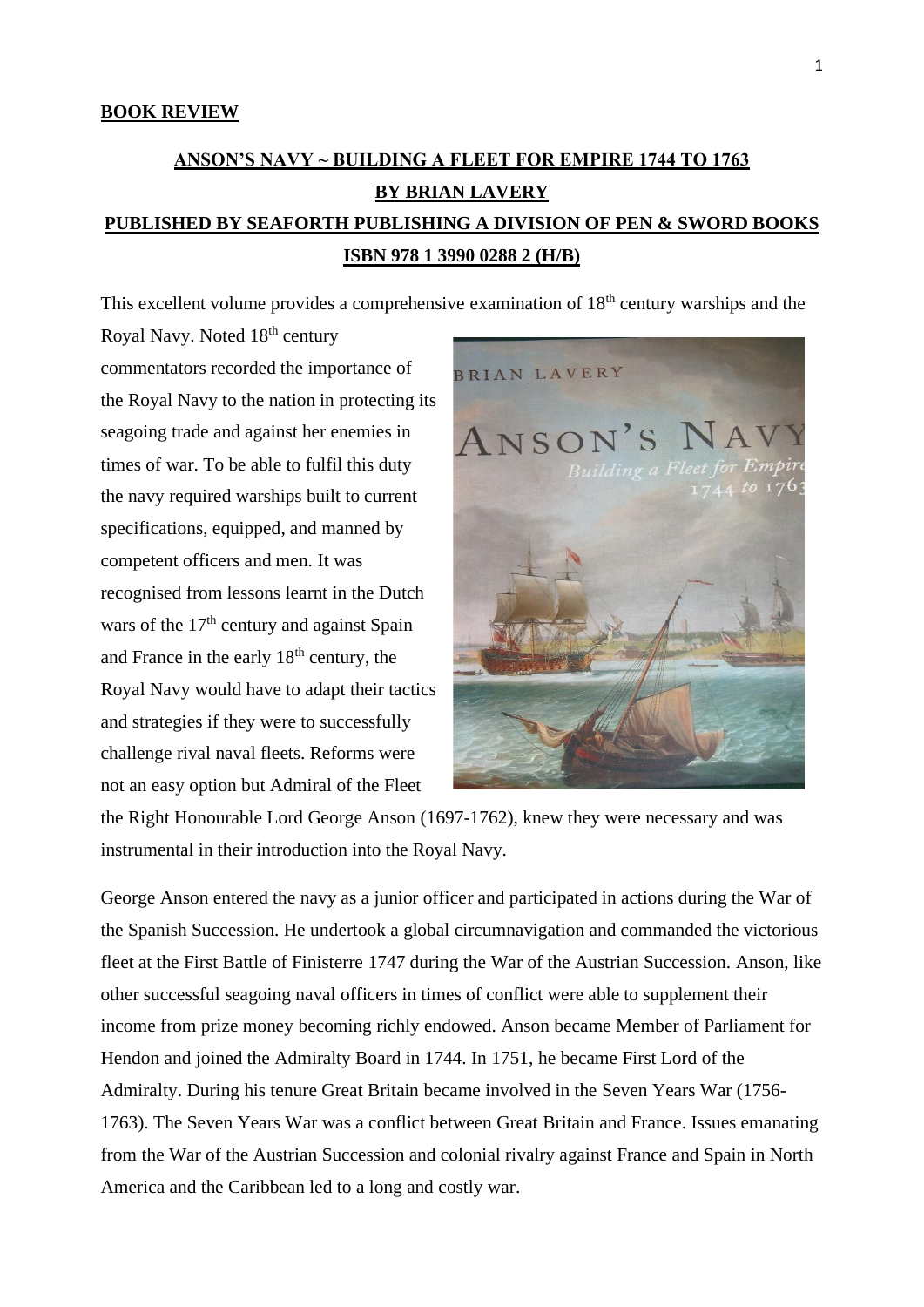The author provides the reader with detailed information about Britain's system of government, administration, relationship with the monarchy and its governance of the population. The gradual growth of Britain's empire, impact of the industrial revolution and consequent effect on society is given full consideration. Also explained is the operation and organisation of the Admiralty, the Navy Board, its officers, and people of prominence.

One of the problems which Anson had to overcome was an out of date, early  $18<sup>th</sup>$  century system, known as the 'Establishments' which was the accepted template for warship design, their fixtures, and fittings. These constraints compared unfavourably with rival European navy's designs, deployment, and their seagoing fleets organisation. Anson considered that if these new innovations were introduced, they would strengthen the Royal Navy. He also introduced other reforms amongst which were a revision the Articles of War to improve discipline in the Royal Navy, rooting out corruption, uniforms for commissioned officers, transfer of the Marines from the Army to the Navy and rating warships based upon the number of guns carried.

For those who have little knowledge of  $18<sup>th</sup>$  warships, this book gives a step-by-step explanation of how these ships were built, constructed and fitted out from the drawing board to completion. The author has given meticulous attention in describing practically everything that was necessary to make these wooden sailing vessels into a ship of war. Careers of naval officers, some of them famous are related and give an insight into their lives and duties during times of peace and in war. A fundamental requirement for seagoing officers was their ability to navigate the seaways and oceans with basic navigating aids and to be able to maximise the sailing qualities of their vessel in all weather conditions. A significant difficulty which the navy had to overcome in the 18<sup>th</sup> century was the recruitment of seaman. There were volunteers, others were press ganged into a harsh disciplined and service, many of whom had no knowledge of the sea or ships. All aspects of the living conditions for officers and crews are carefully delineated and described.

Warships could not remain at sea indefinitely and had to be serviced and maintained in dockyards or naval bases, not only in the United Kingdom but overseas in Great Britain's expanding empire. The main dockyards had victualling yards, hospitals, and ammunition depots. Fully outlined are the duties of Admirals and their support staff, at home, abroad, and at sea. The story of Admiral Byng, who was executed for failing in his duties is movingly conveyed. Trade and commerce were valuable assets to the economy supported by a merchant fleet which transported cargoes to and from Great Britain across the world, relied upon the Royal Navy for its protection.